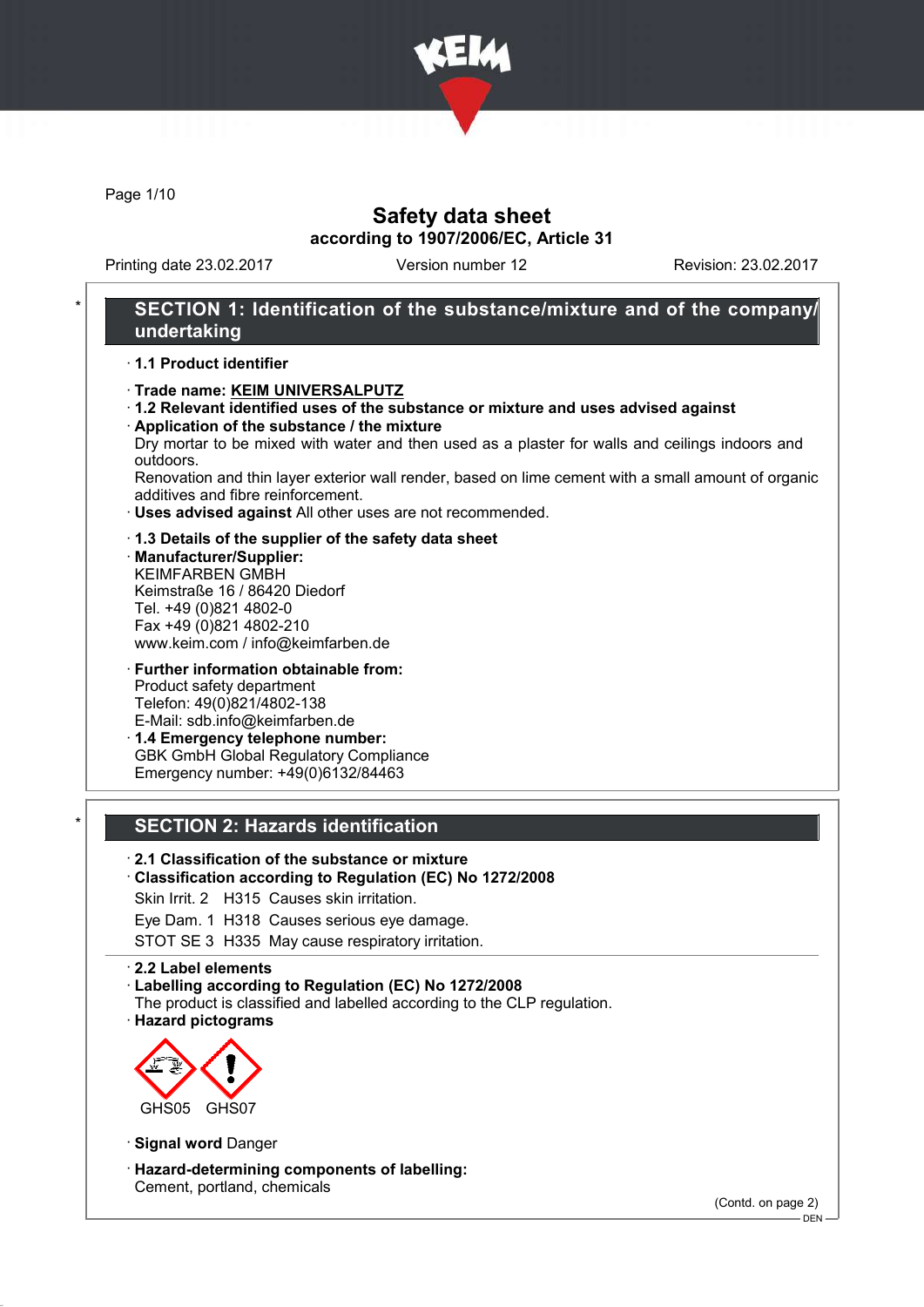

Page 2/10

# Safety data sheet according to 1907/2006/EC, Article 31

Printing date 23.02.2017 Version number 12 Revision: 23.02.2017

#### Trade name: KEIM UNIVERSALPUTZ

|                               | (Contd. of page 1)                                                                               |
|-------------------------------|--------------------------------------------------------------------------------------------------|
| calcium dihydroxide           |                                                                                                  |
| $\cdot$ Hazard statements     |                                                                                                  |
| H315 Causes skin irritation.  |                                                                                                  |
|                               | H318 Causes serious eye damage.                                                                  |
|                               | H335 May cause respiratory irritation.                                                           |
| · Precautionary statements    |                                                                                                  |
| P280                          | Wear protective gloves/protective clothing/eye protection/face protection.                       |
| P271                          | Use only outdoors or in a well-ventilated area.                                                  |
| P261 <b>P26</b>               | Avoid breathing dust.                                                                            |
|                               | P305+P351+P338 IF IN EYES: Rinse cautiously with water for several minutes. Remove contact       |
|                               | lenses, if present and easy to do. Continue rinsing.                                             |
| P315                          | Get immediate medical advice/attention.                                                          |
| P304+P340                     | IF INHALED: Remove person to fresh air and keep comfortable for breathing.                       |
| P302+P352                     | IF ON SKIN: Wash with plenty of soap and water.                                                  |
| P362                          | Take off contaminated clothing.                                                                  |
| P332+P313                     | If skin irritation occurs: Get medical advice/attention.                                         |
| 2.3 Other hazards             |                                                                                                  |
|                               | This Product contains cement. Cement produces an alkaline reaction with moisture or water. Avoid |
|                               | contact with eyes and prolonged skin contact.                                                    |
|                               | · Results of PBT and vPvB assessment                                                             |
| $\cdot$ PBT: Not applicable.  |                                                                                                  |
|                               |                                                                                                  |
| $\cdot$ vPvB: Not applicable. |                                                                                                  |

### SECTION 3: Composition/information on ingredients

<sup>·</sup> Description: Portland-cement, calcium dihydroxide, aggregates and additives

| Dangerous components:                                                                       |                                                                                  |              |  |
|---------------------------------------------------------------------------------------------|----------------------------------------------------------------------------------|--------------|--|
| CAS: 65997-15-1                                                                             | Cement, portland, chemicals                                                      | $10 - 25%$   |  |
| EINECS: 266-043-4                                                                           | Eye Dam. 1, H318; $\Diamond$ Skin Irrit. 2, H315; STOT SE<br>3. H <sub>335</sub> |              |  |
| CAS: 1305-62-0                                                                              | calcium dihydroxide                                                              | $2.5 - 10\%$ |  |
| EINECS: 215-137-3                                                                           | Eye Dam. 1, H318; $\Diamond$ Skin Irrit. 2, H315; STOT SE                        |              |  |
| Reg.nr.: 01-2119475151-45-XXXX 3, H335                                                      |                                                                                  |              |  |
| . Additional information: Ear the wording of the listed because phrases refer to section 16 |                                                                                  |              |  |

· Additional information: For the wording of the listed hazard phrases refer to section 16.

# SECTION 4: First aid measures

#### · 4.1 Description of first aid measures

- · General information: When seeing the doctor we suggest to present this safety data sheet.
- · After inhalation: Supply fresh air; consult doctor in case of complaints.

#### · After skin contact:

Immediately wash with water and soap and rinse thoroughly.

Do not use solvents or thinners.

If skin irritation continues, consult a doctor.

(Contd. on page 3)

<sup>·</sup> 3.2 Mixtures

 $-$  DEN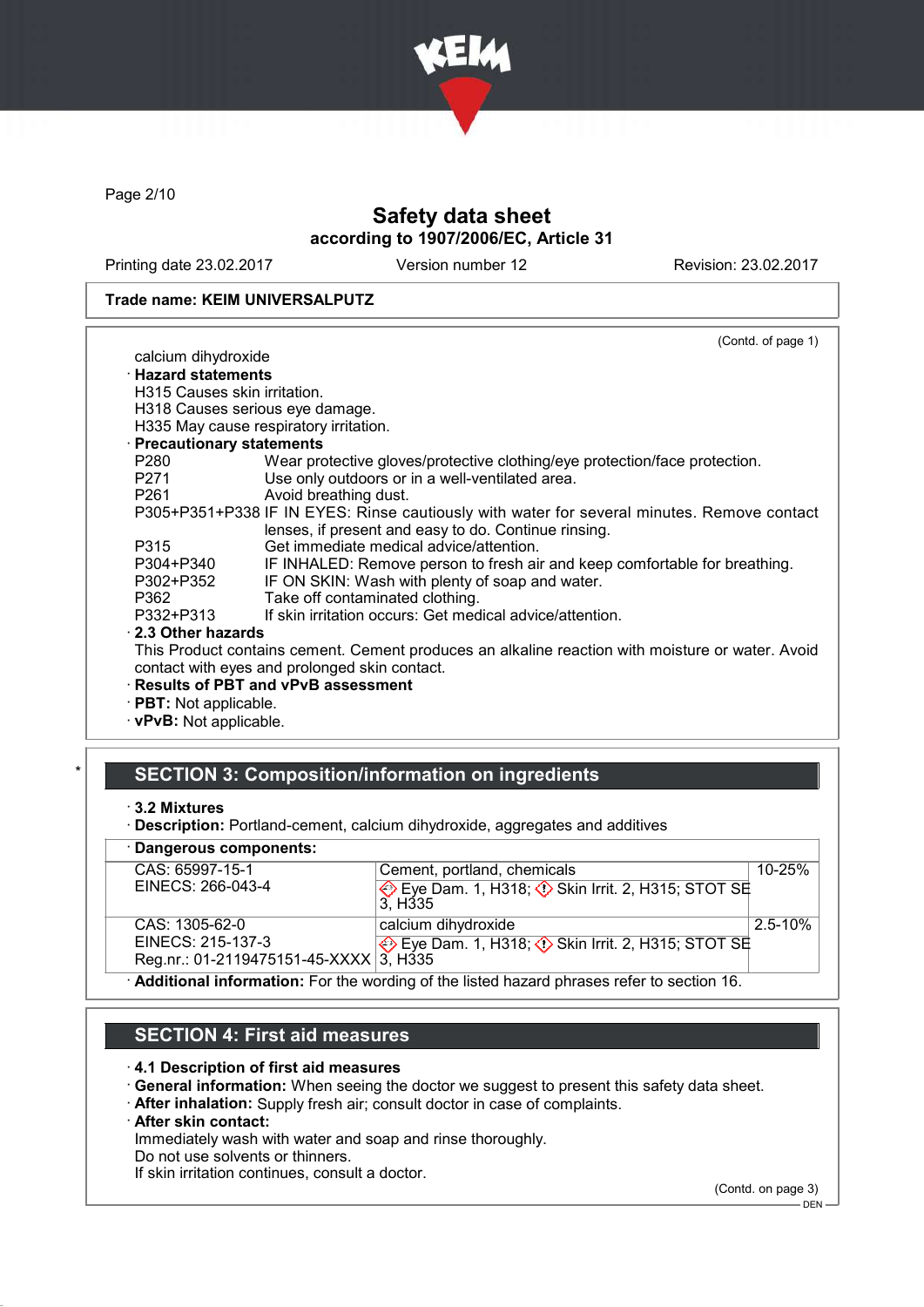

Page 3/10

## Safety data sheet according to 1907/2006/EC, Article 31

Printing date 23.02.2017 Version number 12 Revision: 23.02.2017

#### Trade name: KEIM UNIVERSALPUTZ

· After eye contact:

(Contd. of page 2)

.<br>– DEN -

- Rinse opened eye for several minutes under running water. Then consult a doctor.
- · After swallowing:
- Rinse mouth and throat well with water.
- Do not induce vomiting; call for medical help immediately.
- · 4.2 Most important symptoms and effects, both acute and delayed No further relevant information available.
- · 4.3 Indication of any immediate medical attention and special treatment needed
- No further relevant information available.

### SECTION 5: Firefighting measures

- · 5.1 Extinguishing media
- · Suitable extinguishing agents:
- Product itself does not burn. Co-ordinate fire-fighting measures to the fire surroundings.
- · 5.2 Special hazards arising from the substance or mixture
- No further relevant information available.
- · 5.3 Advice for firefighters
- · Protective equipment: Wear self-contained respiratory protective device.
- · Additional information

Dispose of fire debris and contaminated fire fighting water in accordance with official regulations. In case of fire do not breathe smoke, fumes and vapours.

# SECTION 6: Accidental release measures

| 6.1 Personal precautions, protective equipment and emergency procedures<br>Avoid contact with skin and eyes. |                    |
|--------------------------------------------------------------------------------------------------------------|--------------------|
| Avoid formation of dust.                                                                                     |                    |
| Use respiratory protective device against the effects of fumes/dust/aerosol.                                 |                    |
| Respect the protection rules (see section 7 a. 8).                                                           |                    |
| Product forms slippery surface when combined with water.                                                     |                    |
| 6.2 Environmental precautions:                                                                               |                    |
| Do not allow product to reach soil, sewage system or any water course.                                       |                    |
| Follow local governmental rules and regulations.                                                             |                    |
| 6.3 Methods and material for containment and cleaning up:                                                    |                    |
| Close drainages (Risk of blocking)                                                                           |                    |
| Danger of slipping!                                                                                          |                    |
| Avoid formation of dust.                                                                                     |                    |
| Ensure adequate ventilation.                                                                                 |                    |
| Pick up mechanically.                                                                                        |                    |
| Dispose of the material collected according to regulations.                                                  |                    |
| Clear contaminated areas thoroughly.                                                                         |                    |
| ⋅6.4 Reference to other sections                                                                             |                    |
| See Section 7 for information on safe handling.                                                              |                    |
| See Section 8 for information on personal protection equipment.                                              |                    |
|                                                                                                              | (Contd. on page 4) |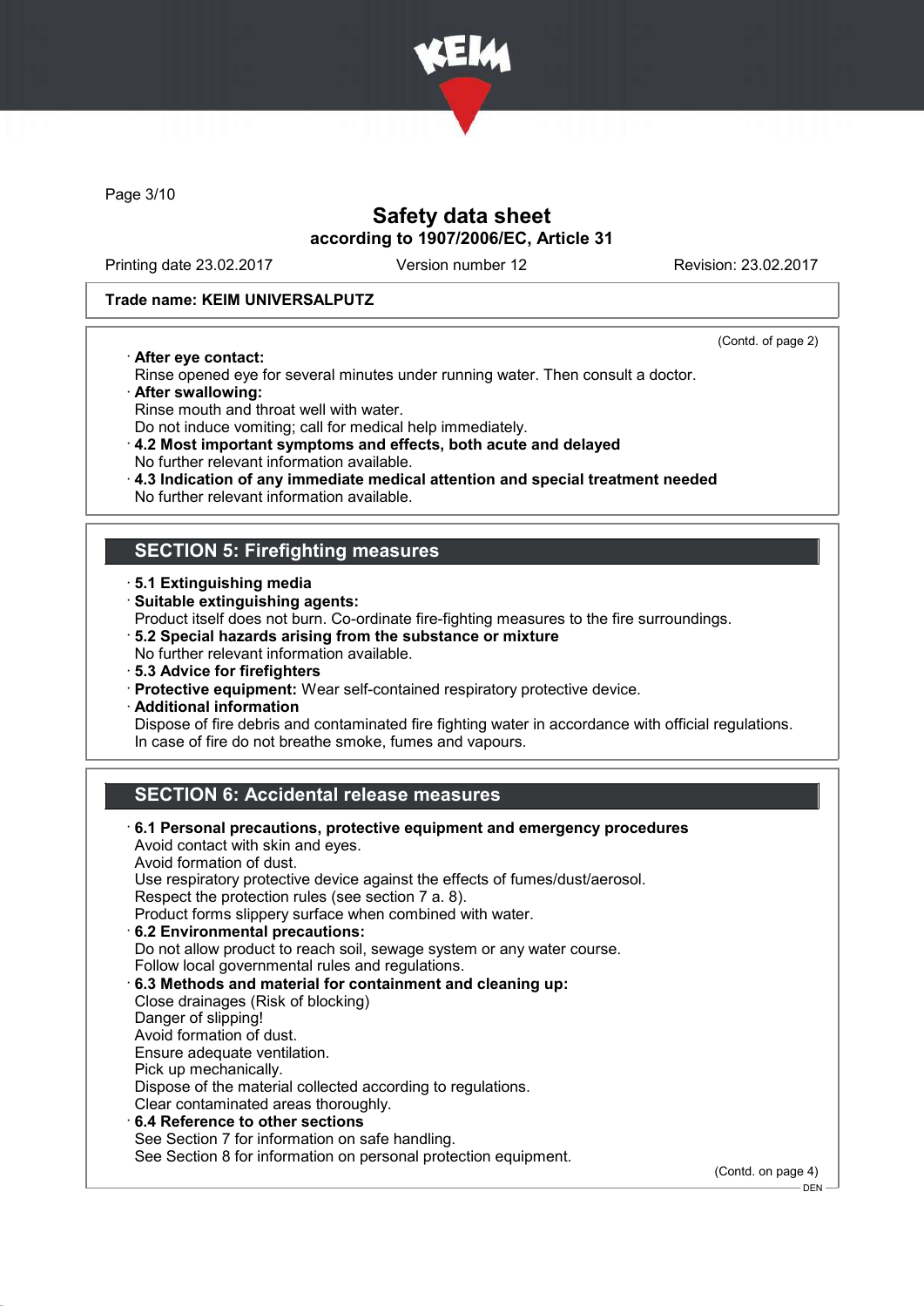

Page 4/10

# Safety data sheet according to 1907/2006/EC, Article 31

Printing date 23.02.2017 Version number 12 Revision: 23.02.2017

#### Trade name: KEIM UNIVERSALPUTZ

(Contd. of page 3)

 $-$  DEN

See Section 13 for disposal information.

### SECTION 7: Handling and storage

· 7.1 Precautions for safe handling Avoid contact with skin and eyes. Keep receptacles tightly sealed. Prevent formation of dust. Ensure good ventilation/exhaustion at the workplace. Any unavoidabledeposit of dust must be regularly removed. See item 8 for information about suitable protective equipment and technical precautions. Respect the protection rules. · Information about fire - and explosion protection: The product is not flammable. No special measures required. · 7.2 Conditions for safe storage, including any incompatibilities · Storage: · Requirements to be met by storerooms and receptacles: Keep in the original containers in a cool and dry place. Store only in unopened original receptacles. · Information about storage in one common storage facility: Do not store together with acids. · Further information about storage conditions: Store in dry conditions. Protect from humidity and water. Avoid dust formations and deposits. Keep container tightly sealed. Protect from heat and direct sunlight. · Storage class: 13 · 7.3 Specific end use(s) No further relevant information available.

# SECTION 8: Exposure controls/personal protection

| · Ingredients with limit values that require monitoring at the workplace: |                              |
|---------------------------------------------------------------------------|------------------------------|
| 65997-15-1 Cement, portland, chemicals                                    |                              |
| AGW (Germany) Long-term value: 5 E mg/m <sup>3</sup><br><b>DFG</b>        |                              |
| 1305-62-0 calcium dihydroxide                                             |                              |
| AGW (Germany) Long-term value: 1E mg/m <sup>3</sup><br>2(I); Y, EU, DFG   |                              |
| $\cdot$ DNELs                                                             |                              |
| 1305-62-0 calcium dihydroxide                                             |                              |
| Inhalative Acute - local effects, worker                                  | 4 mg/m <sup>3</sup> (worker) |
|                                                                           | (Contd. on page 5)           |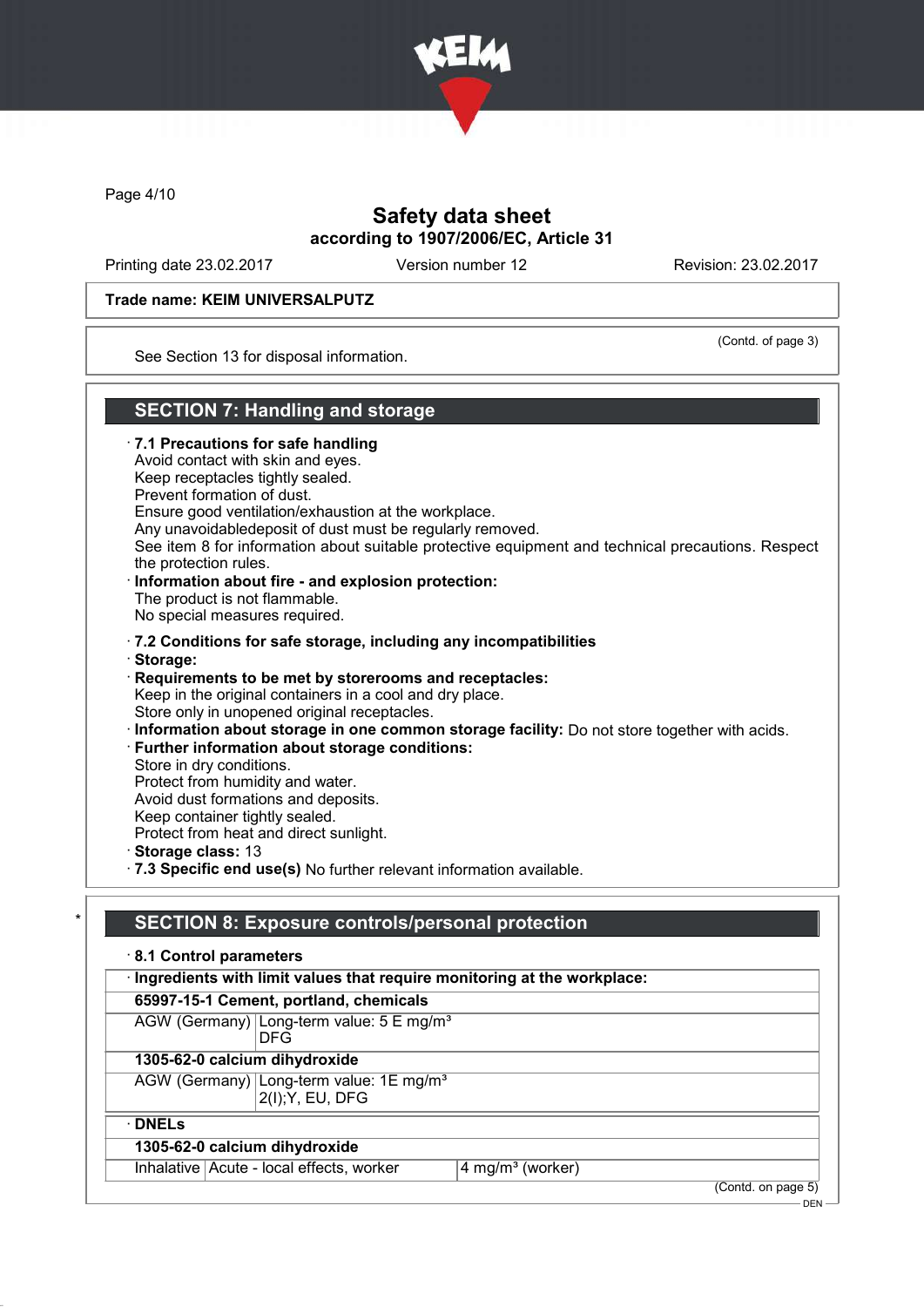

Page 5/10

# Safety data sheet according to 1907/2006/EC, Article 31

Printing date 23.02.2017 Version number 12 Revision: 23.02.2017

### Trade name: KEIM UNIVERSALPUTZ

| · PNECs<br>1305-62-0 calcium dihydroxide<br>Aquatic compartment - freshwater<br>Aquatic compartment - marine water<br>Terrestrial compartment - soil<br>Sewage treatment plant<br>8.2 Exposure controls<br>· Personal protective equipment:<br><b>General protective and hygienic measures:</b><br>Keep away from foodstuffs, beverages and feed.<br>Immediately remove all soiled and contaminated clothing<br>Wash hands before breaks and at the end of work.<br>Avoid contact with the eyes and skin.<br>Do not inhale dust / smoke / mist.<br><b>Respiratory protection:</b><br>In a dusty environment wear suitable facemask.<br>Filter: FFP2<br>· Protection of hands:<br>Protective gloves<br>Alkaline resistant gloves |                                     | (Contd. of page 4)                                                                                                                                                                                                                                                                                                                                                                                                                                                                                                                                                                                                                                                                                          |
|---------------------------------------------------------------------------------------------------------------------------------------------------------------------------------------------------------------------------------------------------------------------------------------------------------------------------------------------------------------------------------------------------------------------------------------------------------------------------------------------------------------------------------------------------------------------------------------------------------------------------------------------------------------------------------------------------------------------------------|-------------------------------------|-------------------------------------------------------------------------------------------------------------------------------------------------------------------------------------------------------------------------------------------------------------------------------------------------------------------------------------------------------------------------------------------------------------------------------------------------------------------------------------------------------------------------------------------------------------------------------------------------------------------------------------------------------------------------------------------------------------|
|                                                                                                                                                                                                                                                                                                                                                                                                                                                                                                                                                                                                                                                                                                                                 | Acute - local effects, consumer     | 4 mg/m <sup>3</sup> (consumer)                                                                                                                                                                                                                                                                                                                                                                                                                                                                                                                                                                                                                                                                              |
|                                                                                                                                                                                                                                                                                                                                                                                                                                                                                                                                                                                                                                                                                                                                 | Long-term - local effects, worker   | 1 mg/m <sup>3</sup> (worker)                                                                                                                                                                                                                                                                                                                                                                                                                                                                                                                                                                                                                                                                                |
|                                                                                                                                                                                                                                                                                                                                                                                                                                                                                                                                                                                                                                                                                                                                 | Long-term - local effects, consumer | 1 (consumer)                                                                                                                                                                                                                                                                                                                                                                                                                                                                                                                                                                                                                                                                                                |
|                                                                                                                                                                                                                                                                                                                                                                                                                                                                                                                                                                                                                                                                                                                                 |                                     |                                                                                                                                                                                                                                                                                                                                                                                                                                                                                                                                                                                                                                                                                                             |
|                                                                                                                                                                                                                                                                                                                                                                                                                                                                                                                                                                                                                                                                                                                                 |                                     |                                                                                                                                                                                                                                                                                                                                                                                                                                                                                                                                                                                                                                                                                                             |
|                                                                                                                                                                                                                                                                                                                                                                                                                                                                                                                                                                                                                                                                                                                                 |                                     | 0.49 mg/l (freshwater)                                                                                                                                                                                                                                                                                                                                                                                                                                                                                                                                                                                                                                                                                      |
|                                                                                                                                                                                                                                                                                                                                                                                                                                                                                                                                                                                                                                                                                                                                 |                                     | 0.32 mg/l (marine water)                                                                                                                                                                                                                                                                                                                                                                                                                                                                                                                                                                                                                                                                                    |
|                                                                                                                                                                                                                                                                                                                                                                                                                                                                                                                                                                                                                                                                                                                                 |                                     | 1080 mg/kg dw (soil)                                                                                                                                                                                                                                                                                                                                                                                                                                                                                                                                                                                                                                                                                        |
|                                                                                                                                                                                                                                                                                                                                                                                                                                                                                                                                                                                                                                                                                                                                 |                                     | 3 mg/l (sewage sludge)                                                                                                                                                                                                                                                                                                                                                                                                                                                                                                                                                                                                                                                                                      |
|                                                                                                                                                                                                                                                                                                                                                                                                                                                                                                                                                                                                                                                                                                                                 |                                     | Additional information: The lists valid during the making were used as basis.                                                                                                                                                                                                                                                                                                                                                                                                                                                                                                                                                                                                                               |
| <b>Material of gloves</b><br>suitable material e.g.:<br>Nitrile impregnated cotton-gloves<br>Recommended thickness of the material: $\geq 0.5$ mm<br>to be checked prior to the application.<br>Penetration time of glove material<br>Value for the permeation: Level $\geq 6$ (480 min)<br>is recommended.<br>has to be observed.<br><b>Eye protection:</b><br>In a dusty environment wear protective goggles.<br>Tightly sealed goggles<br><b>Body protection:</b><br>Protective work clothing                                                                                                                                                                                                                                |                                     | Vacuum clean contaminated clothing. Do not blow or brush off contamination.<br>The selection of the suitable gloves does not only depend on the material, but also on further marks<br>of quality and varies from manufacturer to manufacturer. As the product is a preparation of several<br>substances, the resistance of the glove material can not be calculated in advance and has therefore<br>The determined penetration times according to EN 374 part III are not performed under practical<br>conditions. Therefore a maximum wearing time, which corresponds to 50% of the penetration time,<br>The exact break trough time has to be found out by the manufacturer of the protective gloves and |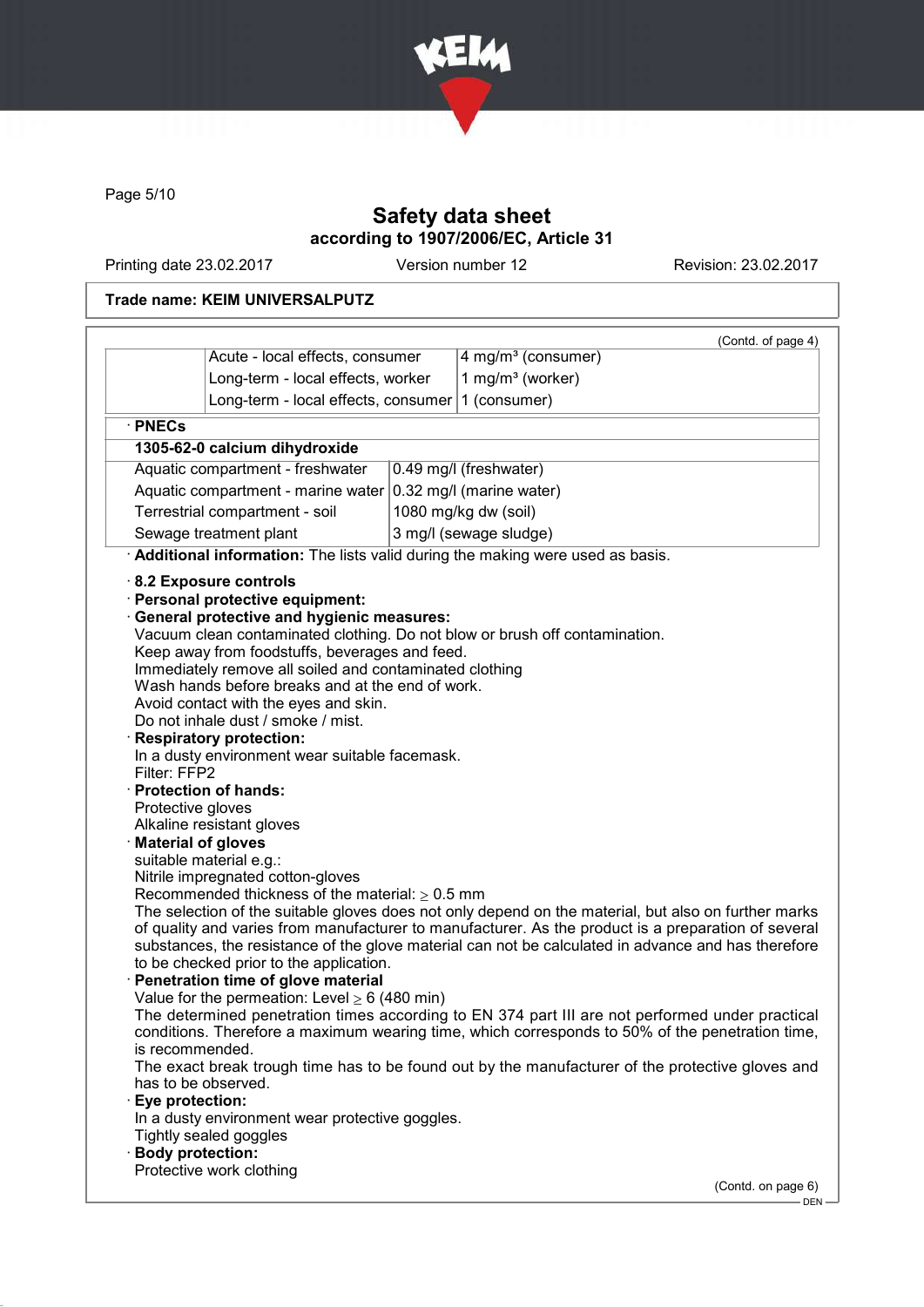

Page 6/10

# Safety data sheet according to 1907/2006/EC, Article 31

Printing date 23.02.2017 Version number 12 Revision: 23.02.2017

### Trade name: KEIM UNIVERSALPUTZ

(Contd. of page 5)

After contact with skin wash thoroughly with water and apply lotion. · Limitation and supervision of exposure into the environment See Section 12 and 6.2

| 9.1 Information on basic physical and chemical properties<br><b>General Information</b> |                                               |
|-----------------------------------------------------------------------------------------|-----------------------------------------------|
| · Appearance:                                                                           |                                               |
| Form:                                                                                   | Powder                                        |
| Colour:                                                                                 | White                                         |
| · Odour:<br>· Odour threshold:                                                          | Odourless                                     |
|                                                                                         | Not determined.                               |
| · pH-value:                                                                             | $11.5 - 13.5*$                                |
|                                                                                         | with water mixed                              |
| Change in condition                                                                     |                                               |
| <b>Melting point/freezing point:</b>                                                    | Undetermined.                                 |
| Initial boiling point and boiling range: Not applicable.                                |                                               |
| · Flash point:                                                                          | Not applicable.                               |
| · Flammability (solid, gas):                                                            | Not applicable.                               |
| Ignition temperature:                                                                   | Not determined.                               |
| Decomposition temperature:                                                              | Not determined.                               |
| · Auto-ignition temperature:                                                            | Product is not selfigniting.                  |
| <b>Explosive properties:</b>                                                            | Product does not present an explosion hazard. |
| <b>Explosion limits:</b>                                                                |                                               |
| Lower:                                                                                  | Not applicable.                               |
| Upper:                                                                                  | Not applicable.                               |
| <b>Oxidising properties</b>                                                             | Not applicable.                               |
| · Vapour pressure:                                                                      | Not applicable.                               |
| · Density:                                                                              | Not determined.                               |
| · Bulk density at 20 °C:                                                                | $1.3 - 1.4 * kg/dm3$                          |
| · Relative density                                                                      | Not determined.                               |
| · Vapour density                                                                        | Not applicable.                               |
| <b>Evaporation rate</b>                                                                 | Not applicable.                               |
| · Solubility in / Miscibility with                                                      |                                               |
| water at 20 °C:                                                                         | < 2 g/l $(Ca(OH)2)$                           |
|                                                                                         | miscible                                      |
| · Partition coefficient: n-octanol/water:                                               | Not applicable.                               |

DEN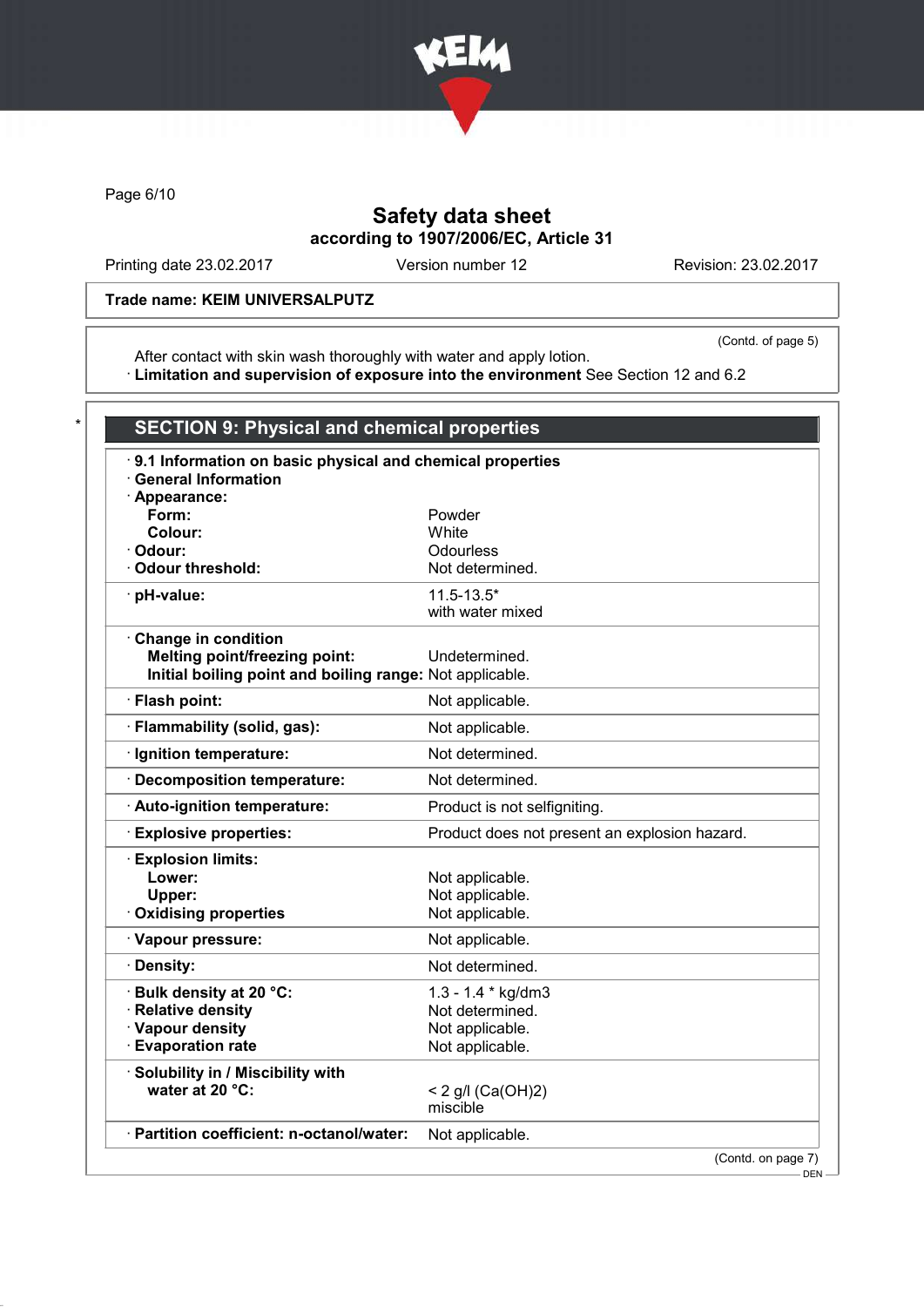

Page 7/10

# Safety data sheet according to 1907/2006/EC, Article 31

Printing date 23.02.2017 Version number 12 Revision: 23.02.2017

#### Trade name: KEIM UNIVERSALPUTZ

(Contd. of page 6)

- · Viscosity:
- Kinematic: Not applicable.<br> **Reading the Set of Allie Area Act Act Area Act Area Area Act Area Act Area Act Area Act Area Act Area Act Area Act Area Act Area Act Area Act Area Act Area Act Area Act Area Act Area Act Area A**

**Dynamic:** Not applicable.<br> **Kinematic:** Not applicable. \* The values are for freshly produced material and may change with the time.

# SECTION 10: Stability and reactivity

- · 10.1 Reactivity Reacts with water alkaline and hardens.
- · 10.2 Chemical stability Stable under normal conditions of storage and use.
- · Thermal decomposition / conditions to be avoided: Stable at environment temperature.
- No decomposition if used and stored according to specifications.
- · 10.3 Possibility of hazardous reactions No dangerous reactions known.
- · 10.4 Conditions to avoid Humidity
- · 10.5 Incompatible materials: Acids
- · 10.6 Hazardous decomposition products:

No hazardous decomposition products if stored and handled as prescribed.

# **SECTION 11: Toxicological information**

### · 11.1 Information on toxicological effects

· Acute toxicity Based on available data, the classification criteria are not met.

### · LD/LC50 values relevant for classification:

### 1305-62-0 calcium dihydroxide

Oral LD50 >2000 mg/kg (rat) (OECD 425)

Dermal  $|LD50|$  > 2500 mg/kg (rabbit) (OECD 402)

- **Primary irritant effect:**
- Skin corrosion/irritation
- Causes skin irritation.
- Serious eye damage/irritation
- Causes serious eye damage.
- · during inhalation: Irritating to respiratory system.
- · during swallowing: Irritant effect possible
- **Respiratory or skin sensitisation**

Product is reduced in chromate. Within the indicated storage time sensitization is not expected.

· Other information (about experimental toxicology): Experimental analysis are not available.

The product was not tested. The statements on toxicology have been derived from the properties of the individual components.

- · CMR effects (carcinogenity, mutagenicity and toxicity for reproduction) not applicable
- · Germ cell mutagenicity Based on available data, the classification criteria are not met.
- · Carcinogenicity Based on available data, the classification criteria are not met.

(Contd. on page 8)

 $-$  DEN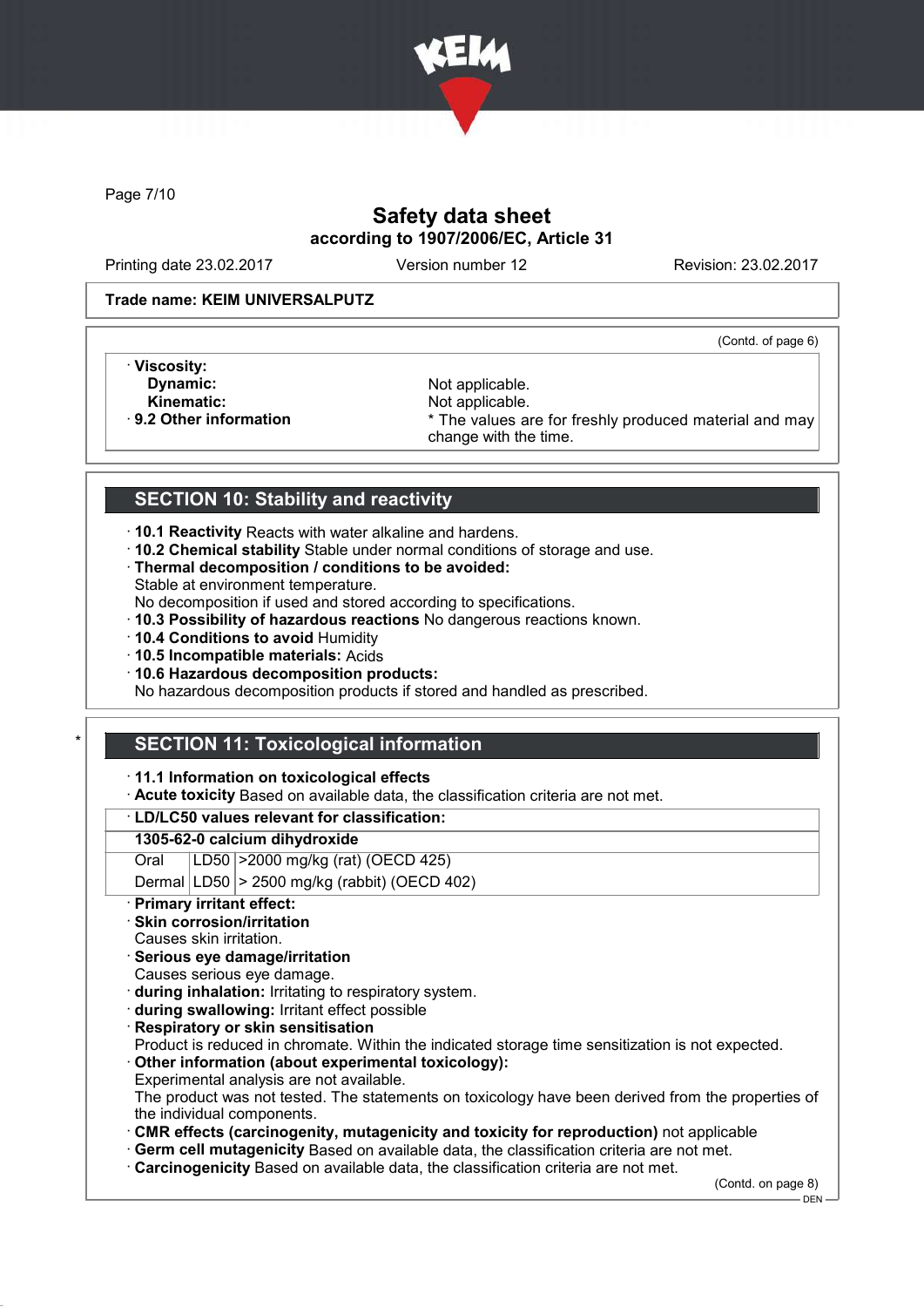

Page 8/10

# Safety data sheet according to 1907/2006/EC, Article 31

Printing date 23.02.2017 Version number 12 Revision: 23.02.2017

#### Trade name: KEIM UNIVERSALPUTZ

(Contd. of page 7)

· Reproductive toxicity Based on available data, the classification criteria are not met. · STOT-single exposure

May cause respiratory irritation.

· STOT-repeated exposure Based on available data, the classification criteria are not met.

· Aspiration hazard Based on available data, the classification criteria are not met.

### **SECTION 12: Ecological information**

#### · 12.1 Toxicity

| וטוסומטו ובו                                              |                                                                                                                                                                                                                                                                                                                                            |  |
|-----------------------------------------------------------|--------------------------------------------------------------------------------------------------------------------------------------------------------------------------------------------------------------------------------------------------------------------------------------------------------------------------------------------|--|
| · Aquatic toxicity:                                       |                                                                                                                                                                                                                                                                                                                                            |  |
| 1305-62-0 calcium dihydroxide                             |                                                                                                                                                                                                                                                                                                                                            |  |
| <b>NOEC</b>                                               | 72h; 48 mg/l (freshwater alga)                                                                                                                                                                                                                                                                                                             |  |
|                                                           | 14d; 32 mg/l (invertebrate marine organisms)                                                                                                                                                                                                                                                                                               |  |
| EC10/LC10 oder NOEC                                       | 2000 mg/kg (Soil macro-organisms)                                                                                                                                                                                                                                                                                                          |  |
|                                                           | 12000 mg/kg (soil microorganisms)                                                                                                                                                                                                                                                                                                          |  |
| <b>NOEC</b>                                               | 21d; 1080 mg/kg (plants)                                                                                                                                                                                                                                                                                                                   |  |
| EC 50/48h                                                 | 49.1 mg/l (freshwater invertebrate organisms)                                                                                                                                                                                                                                                                                              |  |
| EC 50/72 h                                                | 184.57 mg/l (freshwater alga)                                                                                                                                                                                                                                                                                                              |  |
| LC 50/96 h                                                | 457 mg/l (marine fish)                                                                                                                                                                                                                                                                                                                     |  |
|                                                           | 50.6 mg/l (freshwater fish)                                                                                                                                                                                                                                                                                                                |  |
|                                                           | 158 mg/l (invertebrate marine organisms)                                                                                                                                                                                                                                                                                                   |  |
| · Additional ecological information:<br>· AOX-indication: | · 12.2 Persistence and degradability No further relevant information available.<br>. 12.3 Bioaccumulative potential No further relevant information available.<br>. 12.4 Mobility in soil No further relevant information available.<br>Due to the substance of content which do not include organic jointed halogens, the product can not |  |
|                                                           | take influence on the AOX-load of the waste water.                                                                                                                                                                                                                                                                                         |  |

· General notes:

Do not allow product to reach ground water, water course or sewage system.

At present there are no ecotoxicological assessments.

Water hazard class 1 (German Regulation) (Self-assessment): slightly hazardous for water

### · 12.5 Results of PBT and vPvB assessment

· PBT: Not applicable.

· vPvB: Not applicable.

· 12.6 Other adverse effects No further relevant information available.

# SECTION 13: Disposal considerations

### · 13.1 Waste treatment methods

#### · Recommendation

Must not be disposed with household garbage. Do not allow product to reach sewage system.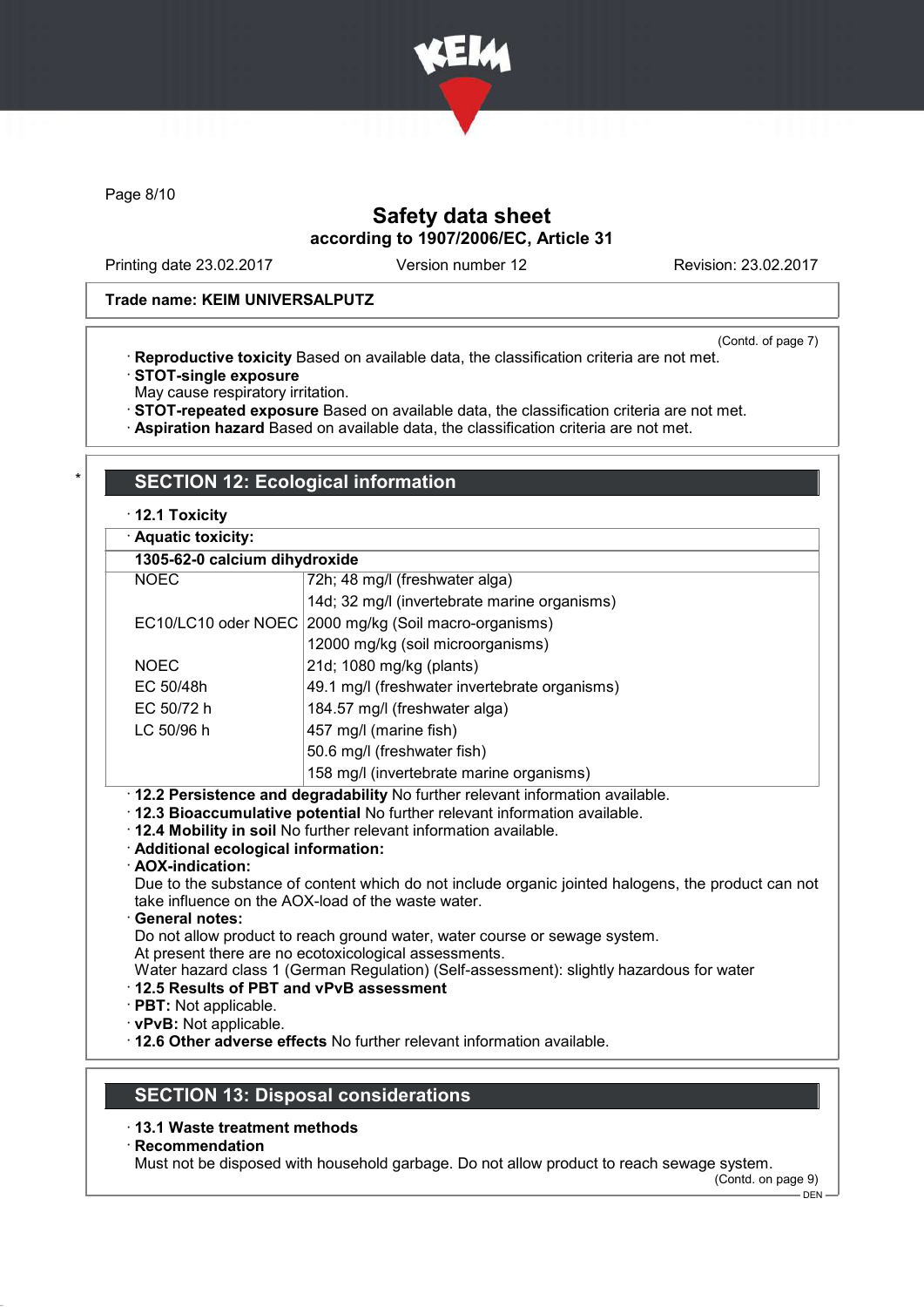

Page 9/10

# Safety data sheet according to 1907/2006/EC, Article 31

Printing date 23.02.2017 Version number 12 Revision: 23.02.2017

(Contd. of page 8)

#### Trade name: KEIM UNIVERSALPUTZ

Disposal must be made according to official regulations.

· European waste catalogue

17 01 01 concrete

· Uncleaned packaging: · Recommendation: Non contaminated packagings may be recycled.

Disposal must be made according to official regulations.

Recommended cleansing agents: Water, if necessary with cleansing agents.

### SECTION 14: Transport information

| $\cdot$ 14.1 UN-Number<br>· ADR, IMDG, IATA                                                   | Void                                                          |
|-----------------------------------------------------------------------------------------------|---------------------------------------------------------------|
| 14.2 UN proper shipping name<br>· ADR, IMDG, IATA                                             | Void                                                          |
| 14.3 Transport hazard class(es)                                                               |                                                               |
| · ADR, IMDG, IATA<br>· Class                                                                  | Void                                                          |
| 14.4 Packing group<br>· ADR, IMDG, IATA                                                       | Void                                                          |
| ⋅14.5 Environmental hazards:<br>$\cdot$ Marine pollutant:                                     | No.                                                           |
| 14.6 Special precautions for user                                                             | Not applicable.                                               |
| 14.7 Transport in bulk according to Annex II<br>of Marpol and the IBC Code<br>Not applicable. |                                                               |
| · Transport/Additional information:                                                           | No dangerous good in sense of these transport<br>regulations. |
| · UN "Model Regulation":                                                                      | Void                                                          |

# **SECTION 15: Regulatory information**

· 15.1 Safety, health and environmental regulations/legislation specific for the substance or mixture

· Labelling according to Regulation (EC) No 1272/2008 For information on labelling please refer to section 2 of this document.

· Directive 2012/18/EU

· Named dangerous substances - ANNEX I None of the ingredients is listed.

(Contd. on page 10)

 $-$  DEN